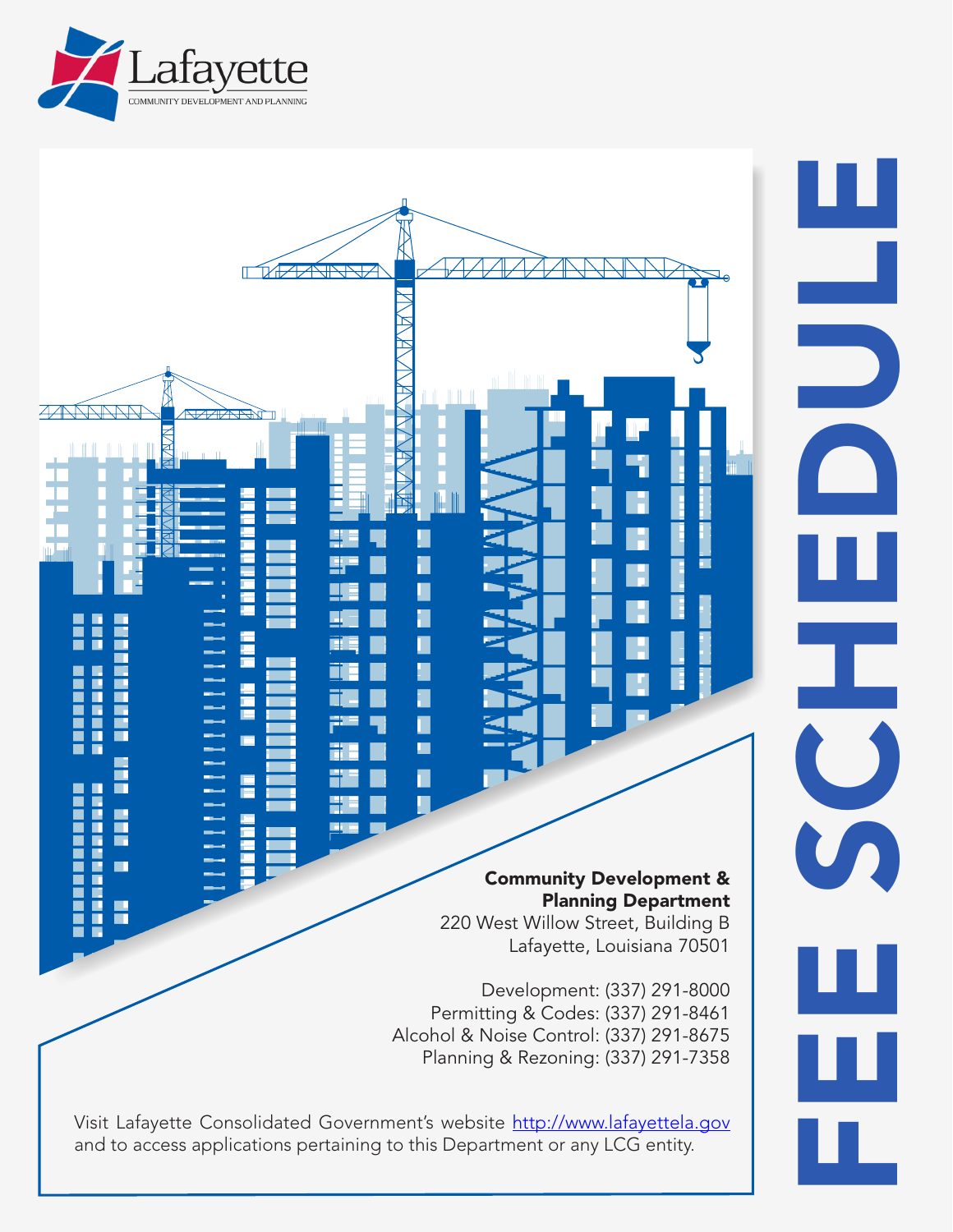## BUILDING FEES

| Residential                                           |            |
|-------------------------------------------------------|------------|
| House Moving                                          | \$150.00   |
| New/Renovation/Addition/Demolition \$3.50             |            |
| per \$1000 fair market value of improvement           |            |
| with a \$35.00 minimum.                               |            |
| Plan Review                                           | \$50.00    |
| Commercial                                            |            |
| New/Renovation/Addition/Demolition \$5.00 per         |            |
| \$1000 fair market value of improvement with          |            |
| a \$100.00 minimum.                                   |            |
| Plan Review<br>Per sheet                              | \$10.00    |
| Minimum                                               | \$100.00   |
| Sign                                                  |            |
| \$5.00 per \$1000.00 fair market value of improvement |            |
| with a \$25.00 minimum.                               |            |
| General                                               |            |
|                                                       | \$25.00    |
| Extra/Partial Inspection<br>Movable Homes             | \$50.00    |
|                                                       |            |
| Out of Town Inspection                                | \$150.00   |
| Re-inspection                                         | \$50.00    |
| "No Permit" Fee                                       | Double Fee |
| Miscellaneous Fees                                    |            |
| Floodplain Development Permit                         |            |
| Fee is Same as Residential/Commercial Building Fees   |            |
| <b>Flood Certificates</b>                             | Free       |
| Weekly Building Report (individual)                   | \$1.00     |
| Weekly Building Report (per year)                     | \$104.00   |
| Overtime Inspection Fee                               | \$50.00/hr |
| Mobile Home Permit                                    | \$35.00    |
|                                                       |            |

### PLUMBING FEES

| Residential and Commercial (per item) |            |
|---------------------------------------|------------|
| Clothes Washer                        | \$3.00     |
| Dish Washer                           | \$3.00     |
| Electric Water Cooler                 | \$3.00     |
| <b>Floor Drains</b>                   | \$3.00     |
| Lavatories                            | \$3.00     |
| Miscellaneous Fixtures                | \$3.00     |
| Showers                               | \$3.00     |
| Sinks                                 | \$3.00     |
| Storm Drain/Roof Drain                | \$3.00     |
| Tubs                                  | \$3.00     |
| Urinals                               | \$3.00     |
| Water closets                         | \$3.00     |
| <b>Water Heater</b>                   | \$3.00     |
| General                               |            |
| <b>Backflow Preventor</b>             | \$30.00    |
| Extra/partial inspection              | \$50.00    |
| Gas Service                           | \$30.00    |
| General                               | \$50.00    |
| Movable Homes                         | \$50.00    |
| Re-inspection                         | \$50.00    |
| Rough-In                              | \$10.00    |
| Sewer Service                         | \$30.00    |
| Smoke Test                            | \$50.00    |
| Smoke Test Repair                     | \$30.00    |
| Storm Drain                           | \$30.00    |
| Storm Drain per Rough-In              | \$10.00    |
| Water Heater Replacement              | \$30.00    |
| <b>Water Service</b>                  | \$30.00    |
| "No Permit" Fee                       | Double Fee |
| Overtime Inspection Fee               | \$50.00/hr |

### ELECTRICAL FEES

| Residential             |         |
|-------------------------|---------|
| New/Renovation/Addition |         |
| General                 | \$50.00 |
| Mobile Home             | \$30.00 |
| Modular Homes           | \$50.00 |
| Movable Homes           | \$50.00 |

### ELECTRICAL FEES (CONT.)

| Residential Cont.                     |            |
|---------------------------------------|------------|
| New/Renovation/Addition Cont.         |            |
| Power Pole                            | \$50.00    |
| Under 500 sq ft of living             | \$50.00    |
| Under 2000 sq ft of living            | \$100.00   |
| Under 3000 sq ft of living            | \$125.00   |
| Under 4000 sq ft of living            | \$150.00   |
| Equal to or over 4000 sq ft of living | \$175.00   |
| Commercial                            |            |
| New/Renovation/Addition               |            |
| Apartment/Condominium (per unit)      | \$100.00   |
| Circuit Charge                        | \$3.00     |
| Services under 1000 amps              | \$40.00    |
| Services under 2000 amps              | \$50.00    |
| Services under 3000 amps              | \$60.00    |
| Services under 4000 amps              | \$70.00    |
| Services over 4000 amps               | \$80.00    |
| General                               | \$50.00    |
| Pole                                  | \$50.00    |
| General                               |            |
| Extra or Partial Inspection           | \$50.00    |
| Gas Pumps                             | \$50.00    |
| Pool                                  | \$50.00    |
| Re-inspection Fee                     | \$50.00    |
| Sign                                  | \$50.00    |
| "No Permit" Fee                       | Double Fee |
| Overtime Inspection Fee               | \$50.00/hr |
|                                       |            |

ZANNNND

# A/C & HEATING FEES

| Residential                                         |            |
|-----------------------------------------------------|------------|
| New/Renovation/Addition/Townhouse/Apartment/Cottage |            |
| Per System                                          | \$50.00    |
| Per Component                                       | \$30.00    |
| Complete Change Out                                 | \$50.00    |
| Mini Split                                          | \$30.00    |
| General Inspection                                  | \$50.00    |
| New/Renovation/Addition                             |            |
| Up to 5 tons                                        | \$50.00    |
| From 5 to 10 tons                                   | \$60.00    |
| Above 10 tons (per ton)                             | \$6.00     |
| Mini Split System                                   | \$30.00    |
| Each VAV Box (added to tonnage)                     | \$10.00    |
| VAV Box only (each)                                 | \$20.00    |
| Unit Heaters (each)                                 | \$20.00    |
| General Inspection                                  | \$50.00    |
| Per Component                                       | \$30.00    |
| Complete Change Out                                 | \$50.00    |
| Mobile Home/Modular/Movable                         |            |
| Per System                                          | \$30.00    |
| Other                                               |            |
| Re-inspection                                       | \$50.00    |
| Extra Inspection                                    | \$50.00    |
| Partial for Gas                                     | \$50.00    |
| "No Permit" Fee                                     | Double Fee |
| Overtime Inspection Fee                             | \$50.00/hr |
|                                                     |            |

### CONTRACTOR LICENSE FEES

| Air Condition License Registration | \$100.00 |
|------------------------------------|----------|
| Codes Mailing List (per year)      | \$104.00 |
| Deliquent Registration (per month) | \$10.00  |
| Electrical License Registration    | \$100.00 |
| Extra Registration Cards           | \$1.00   |
| Gas Fitter License Registration    | \$100.00 |
| Plumbing License Registration      | \$100.00 |
| Pool License Registration          | \$100.00 |
| Irrigation License Registration    | \$100.00 |